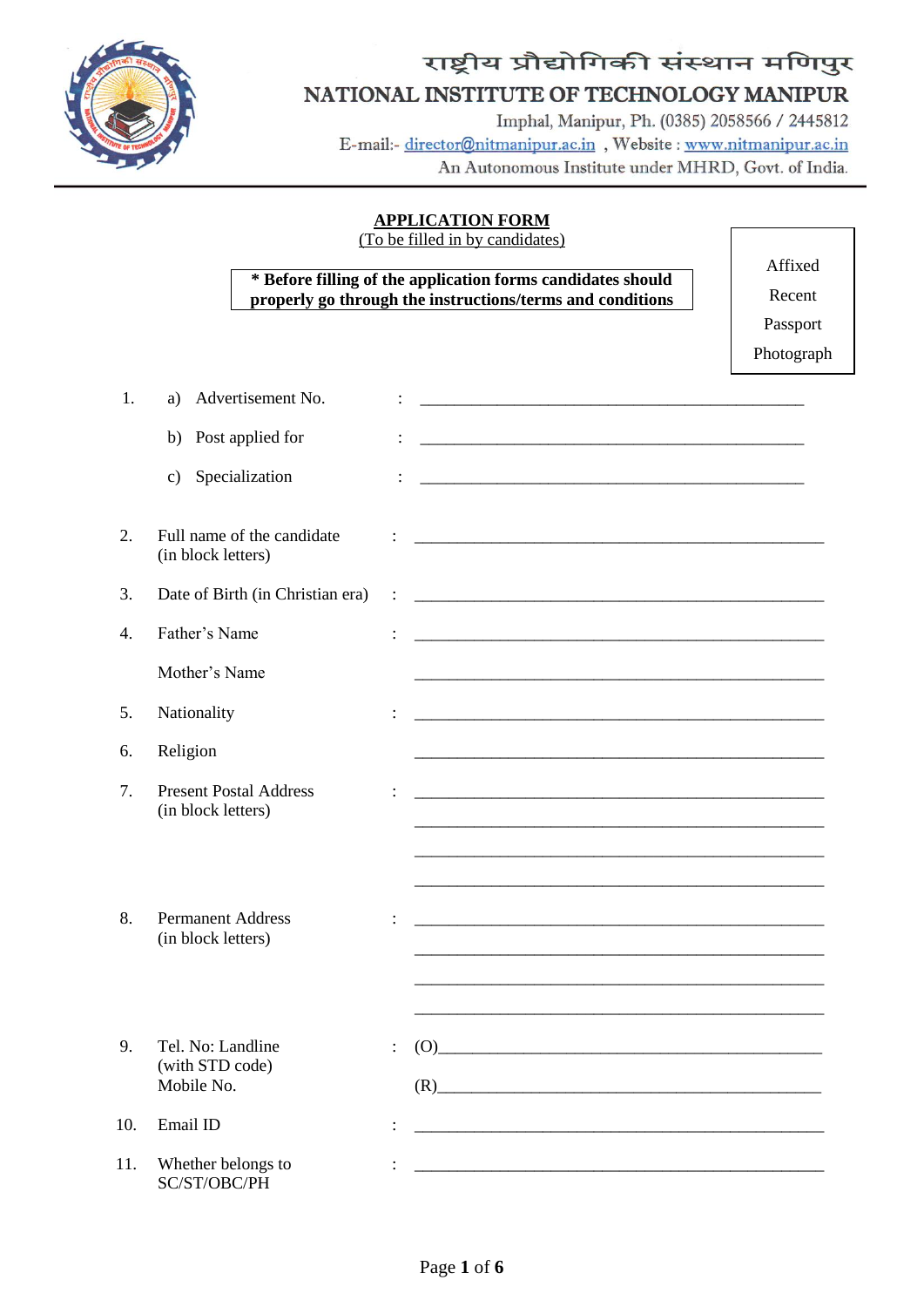| 12. | <b>Marital Status</b>                    |  |
|-----|------------------------------------------|--|
| 13. | Languages known<br>(Read, Write & Speak) |  |

\_\_\_\_\_\_\_\_\_\_\_\_\_\_\_\_\_\_\_\_\_\_\_\_\_\_\_\_\_\_\_\_\_\_\_\_\_\_\_\_\_\_\_\_\_\_\_\_

14. Education qualifications (Starting with the highest degree)

| Degree awarded/    | <b>University/Board</b> | <b>Year of passing</b> | <b>Percentage of</b> | Subject(s) |
|--------------------|-------------------------|------------------------|----------------------|------------|
| <b>Examination</b> |                         |                        | marks obtained/      |            |
| passed             |                         |                        | <b>CGPA</b>          |            |
| Ph D               |                         |                        |                      |            |
| M Tech             |                         |                        |                      |            |
| <b>B</b> Tech      |                         |                        |                      |            |
| Senior Secondary   |                         |                        |                      |            |
| (Plus Two)         |                         |                        |                      |            |
| <b>High School</b> |                         |                        |                      |            |
| Others             |                         |                        |                      |            |

15. Topic of Thesis

a) For MTech\_\_\_\_\_\_\_\_\_\_\_\_\_\_\_\_\_\_\_\_\_\_\_\_\_\_\_\_\_\_\_\_\_\_\_\_\_\_\_\_\_\_\_\_\_

b) For Ph.D \_\_\_\_\_\_\_\_\_\_\_\_\_\_\_\_\_\_\_\_\_\_\_\_\_\_\_\_\_\_\_\_\_\_\_\_\_\_\_\_\_\_\_\_\_\_\_\_\_\_\_\_

16. Field of specialization : \_\_\_\_\_\_\_\_\_\_\_\_\_\_\_\_\_\_\_\_\_\_\_\_\_\_\_\_\_\_\_\_\_\_\_\_\_\_\_\_\_\_\_\_\_\_\_\_\_\_

# 17. List of all your previous employments in order (Most recent first)

| Sl.<br>No. | Name of Employer    | Designation | From | To | Salary<br>Details | <b>Brief</b><br>description of<br>duties | Reasons for<br>leaving |
|------------|---------------------|-------------|------|----|-------------------|------------------------------------------|------------------------|
| (i)        | Teaching            |             |      |    |                   |                                          |                        |
|            |                     |             |      |    |                   |                                          |                        |
|            |                     |             |      |    |                   |                                          |                        |
|            |                     |             |      |    |                   |                                          |                        |
|            |                     |             |      |    |                   |                                          |                        |
|            |                     |             |      |    |                   |                                          |                        |
|            |                     |             |      |    |                   |                                          |                        |
|            |                     |             |      |    |                   |                                          |                        |
| (ii)       | Other than teaching |             |      |    |                   |                                          |                        |
|            |                     |             |      |    |                   |                                          |                        |
|            |                     |             |      |    |                   |                                          |                        |
|            |                     |             |      |    |                   |                                          |                        |
|            |                     |             |      |    |                   |                                          |                        |
|            |                     |             |      |    |                   |                                          |                        |
|            |                     |             |      |    |                   |                                          |                        |
|            |                     |             |      |    |                   |                                          |                        |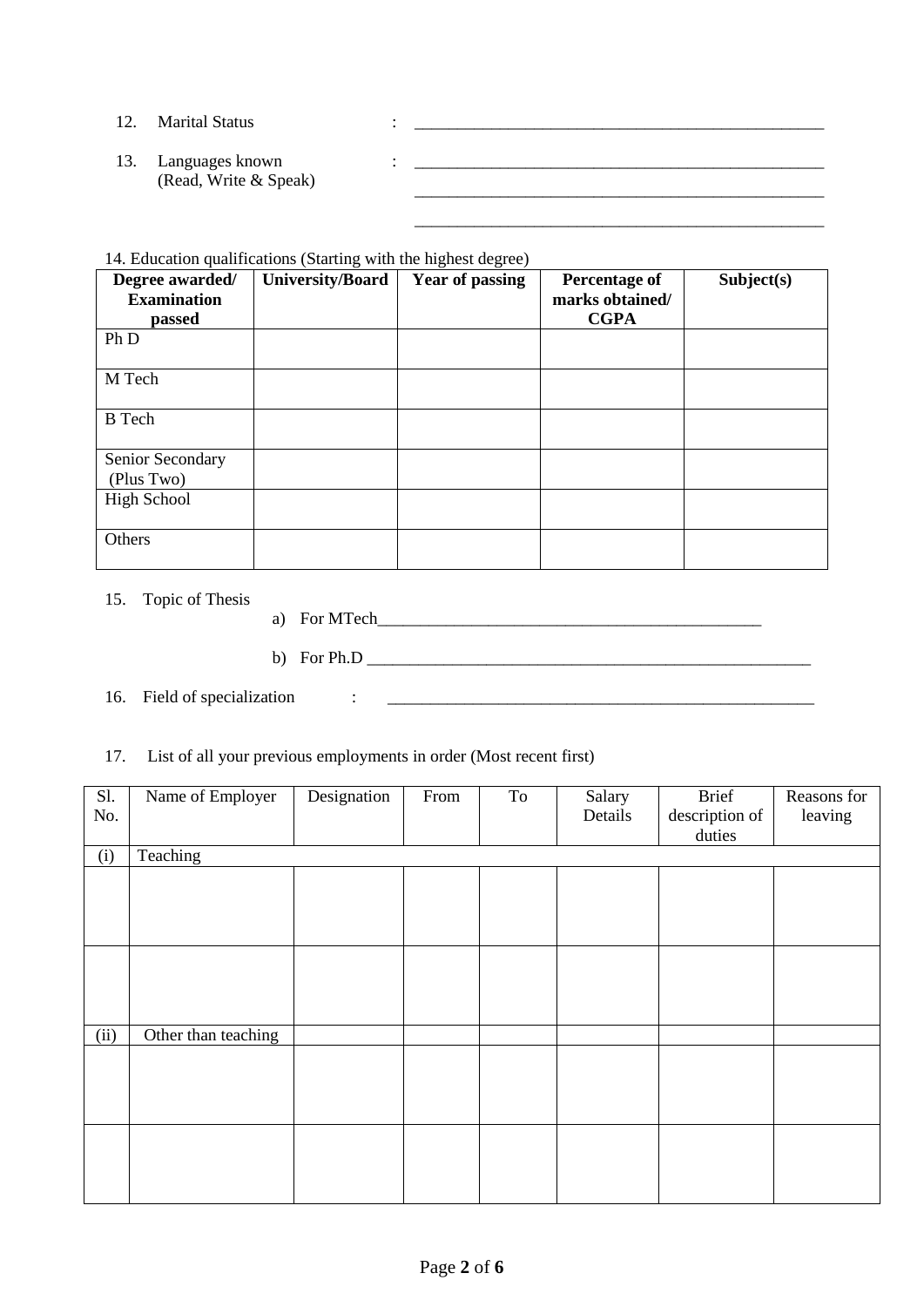18. (i) Present Scale of Pay \_\_\_\_\_\_\_\_\_\_\_\_\_\_\_\_\_\_\_\_\_\_\_ (ii) Basic Pay \_\_\_\_\_\_\_\_\_\_\_\_\_\_\_\_\_\_\_\_\_\_\_\_

(iii) Date of Next Increment \_\_\_\_\_\_\_\_\_\_\_\_\_\_\_\_\_\_\_\_ (iv) Gross Pay \_\_\_\_\_\_\_\_\_\_\_\_\_\_\_\_\_\_\_\_\_\_\_

(v) Basic Pay acceptable \_\_\_\_\_\_\_\_\_\_\_\_\_\_\_\_\_\_\_\_\_\_\_

19. Details of visits to Foreign Countries: (In case of visits relating to his profession only)

| C <sub>1</sub><br>Ы. | <b>Country Visited</b> | Period of stay |    | Purpose of Visit |
|----------------------|------------------------|----------------|----|------------------|
| No.                  |                        | From           | To |                  |
|                      |                        |                |    |                  |
|                      |                        |                |    |                  |

20. Research activities undertaken (Specify total No. and attach list of publication in the each category as per format given**)**

(a) Paper publications in International Journals

| Sl.<br>No. | Title of paper | $Co$ -author(s),<br>if any | Name of the Journal | Vol. &<br>Year | Pages |
|------------|----------------|----------------------------|---------------------|----------------|-------|
|            |                |                            |                     |                |       |
|            |                |                            |                     |                |       |

## (b) Paper publications in National Journals

| C <sub>1</sub><br>JI. | Title of paper | $Co$ -author(s), if | Name of the Journal | Vol. & | Pages |
|-----------------------|----------------|---------------------|---------------------|--------|-------|
| No.                   |                | any                 |                     | Year   |       |
|                       |                |                     |                     |        |       |
|                       |                |                     |                     |        |       |

### (c) Papers publication in International Conferences

| Sl.<br>No. | Title of paper | $Co$ -author(s),<br>if any | Name of the Conference | Date $\&$<br>vear |
|------------|----------------|----------------------------|------------------------|-------------------|
|            |                |                            |                        |                   |
|            |                |                            |                        |                   |

### (d) Papers publication in National Conference

| S1. | Title of paper | $Co$ -author(s), | Name of the Conference | Date $&$ |
|-----|----------------|------------------|------------------------|----------|
| No. |                | if any           |                        | vear     |
|     |                |                  |                        |          |
|     |                |                  |                        |          |

### (e) Details of M Tech students guided / Continuing

| .01.<br>No. | Name of Student | Year | Title of the Dissertation |
|-------------|-----------------|------|---------------------------|
|             |                 |      |                           |
|             |                 |      |                           |

# (f) Details of Ph D Students guided / Continuing

| Sl.<br>No. | Name of Student | Year | Title of the Dissertation |
|------------|-----------------|------|---------------------------|
|            |                 |      |                           |
|            |                 |      |                           |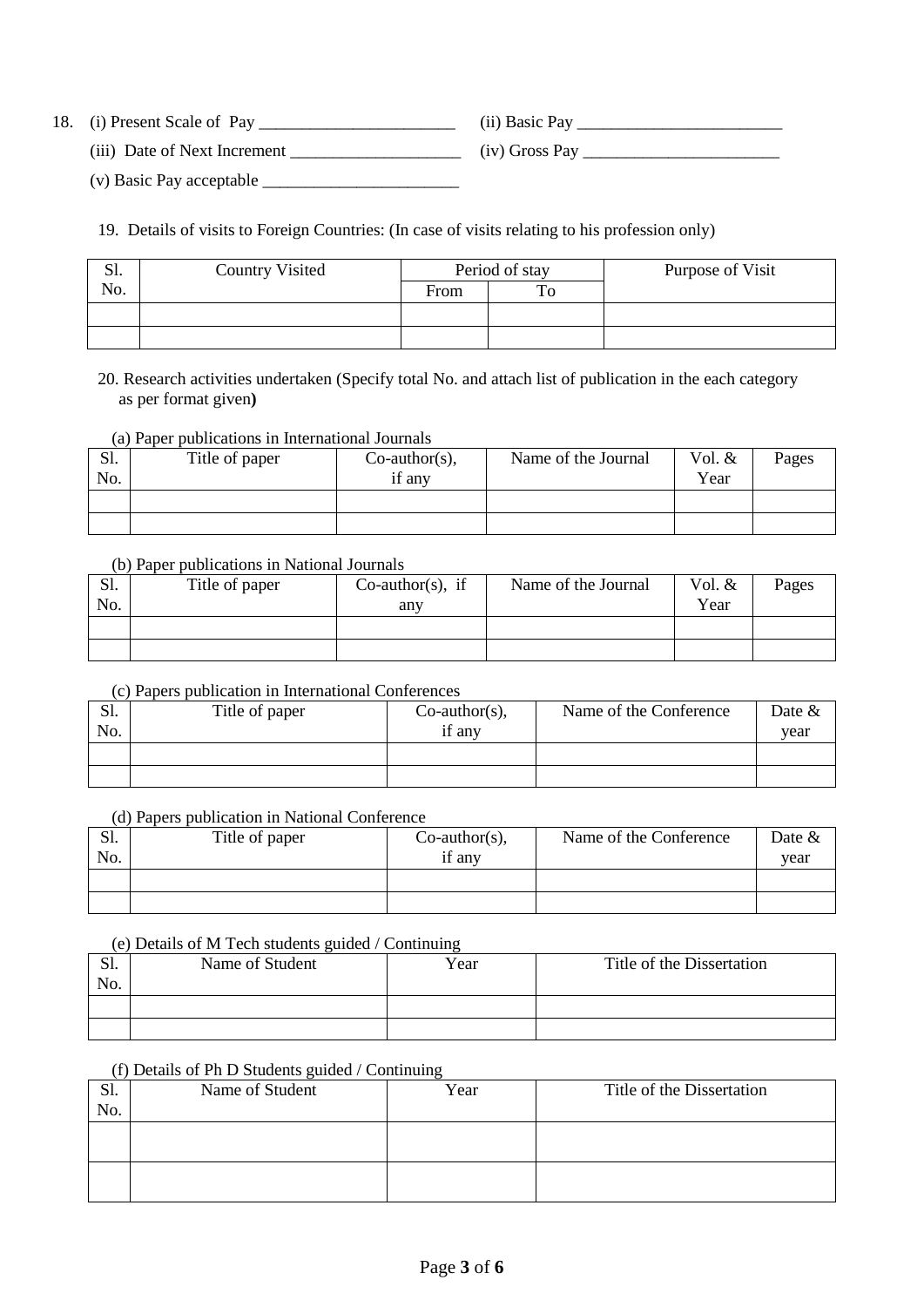# (g) Patents registered/filed (with registration No. & date)

| $\sim$<br>Sl.<br>No. | Title | Registration | Date |
|----------------------|-------|--------------|------|
|                      |       |              |      |
|                      |       |              |      |

# 20. Books/Monographs written / under process:

| Sl. | Name of book/monograph | Name of Co-author, | <b>Year of Publication</b> | Publisher with |
|-----|------------------------|--------------------|----------------------------|----------------|
| No. |                        | if any             |                            | address        |
|     |                        |                    |                            |                |
|     |                        |                    |                            |                |
|     |                        |                    |                            |                |
|     |                        |                    |                            |                |

## 21. Consultancy works undertaken:

| Sl.<br>N <sub>o</sub> | Period | Organization | Nature of Work | Co-consultant, if any |
|-----------------------|--------|--------------|----------------|-----------------------|
|                       |        |              |                |                       |
|                       |        |              |                |                       |

# 22. Seminars/Short Term Courses/Summer Schools/Winter Schools organized

| Sl. | From | To | Name of the course | Sponsored by | No. of participants |          |
|-----|------|----|--------------------|--------------|---------------------|----------|
| No. |      |    |                    |              | From institutes     | From     |
|     |      |    |                    |              |                     | Industry |
|     |      |    |                    |              |                     |          |
|     |      |    |                    |              |                     |          |
|     |      |    |                    |              |                     |          |
|     |      |    |                    |              |                     |          |

# 23. Seminars/Short Term Courses/Summer Schools/Winter Schools attended

| S1.<br>No. | From | To | Institute/Industry | Sponsored by | Name of the course |
|------------|------|----|--------------------|--------------|--------------------|
|            |      |    |                    |              |                    |
|            |      |    |                    |              |                    |

# 24. Sponsored Projects undertaken

| Sponsoring Agency | Title of the | Area | Period | Amount   | Whether   | Accomplishment |
|-------------------|--------------|------|--------|----------|-----------|----------------|
|                   | Project      |      |        | of grant | completed |                |
|                   |              |      |        |          |           |                |
|                   |              |      |        |          |           |                |
|                   |              |      |        |          |           |                |
|                   |              |      |        |          |           |                |

# 25. Membership of Professional Bodies

| S1. | Name of Professional Bodies | Grade of membership | Membership no. With validity |
|-----|-----------------------------|---------------------|------------------------------|
| No. |                             |                     |                              |
|     |                             |                     |                              |
|     |                             |                     |                              |
|     |                             |                     |                              |
|     |                             |                     |                              |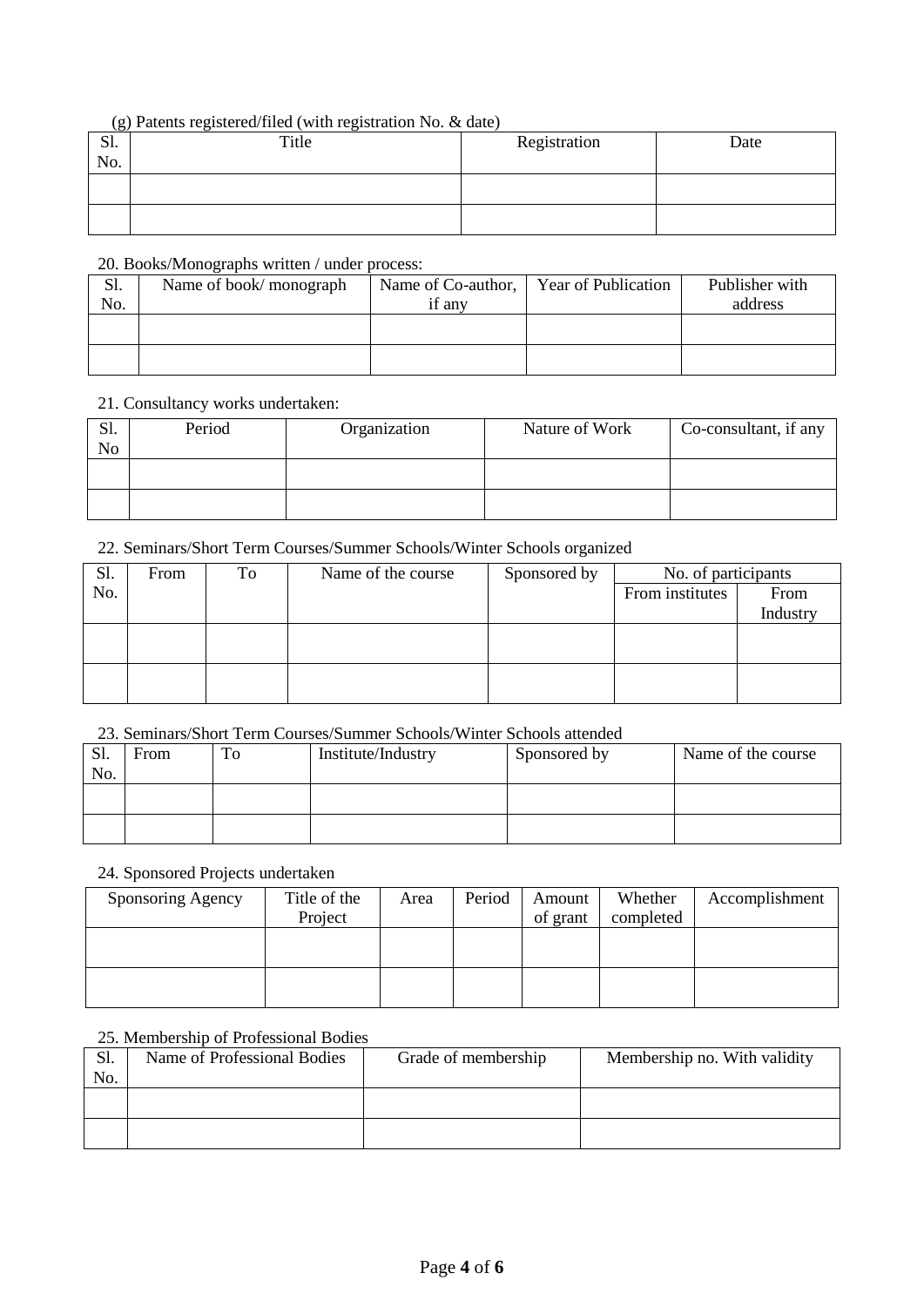## 26. Administrative Responsibilities held / Continuing

| S1.<br>No. | From | To | Position held | Responsibilities |
|------------|------|----|---------------|------------------|
|            |      |    |               |                  |
|            |      |    |               |                  |

27. Awards/Recognitions won, if any : \_\_\_\_\_\_\_\_\_\_\_\_\_\_\_\_\_\_\_\_\_\_\_\_\_\_\_\_\_\_\_\_\_\_\_\_\_\_\_\_

28. Period required for joining the post, if selected : \_\_\_\_\_\_\_\_\_\_\_\_\_\_\_\_\_\_\_\_\_\_\_\_\_\_\_\_\_\_\_\_\_\_\_\_\_\_\_\_

## 29. Brief details of Co-curricular and extra-curricular activities:

| S1.<br>No. | Activity | From | To | Remarks |
|------------|----------|------|----|---------|
|            |          |      |    |         |
|            |          |      |    |         |

30. Any other relevant information you may like to furnish: (Attach separate sheets)

# 31. Outreach activity if any: \_\_\_\_\_\_\_\_\_\_\_\_\_\_\_\_\_\_\_\_\_\_\_\_\_\_\_\_\_\_\_\_\_\_\_\_\_\_\_\_\_\_\_\_\_\_\_\_\_\_\_\_\_\_\_\_\_\_\_\_\_\_\_\_\_

32. Future Research Proposal if any (attach separate sheet within 300 words)

33. References: (Responsible persons, not related to the applicant but closely acquainted with academic and professional work)

| Sl. | <b>Name and Designation</b> | <b>Address</b>        |
|-----|-----------------------------|-----------------------|
| No. |                             |                       |
| 1)  |                             | Phone:                |
|     |                             | E-mail:               |
|     |                             | Fax<br>$\sim$ 1       |
| 2)  |                             | Phone:                |
|     |                             | E-mail:               |
|     |                             | Fax<br>$\sim$ :       |
| 3)  |                             | Phone:                |
|     |                             | E-mail:               |
|     |                             | Fax<br>$\ddot{\cdot}$ |